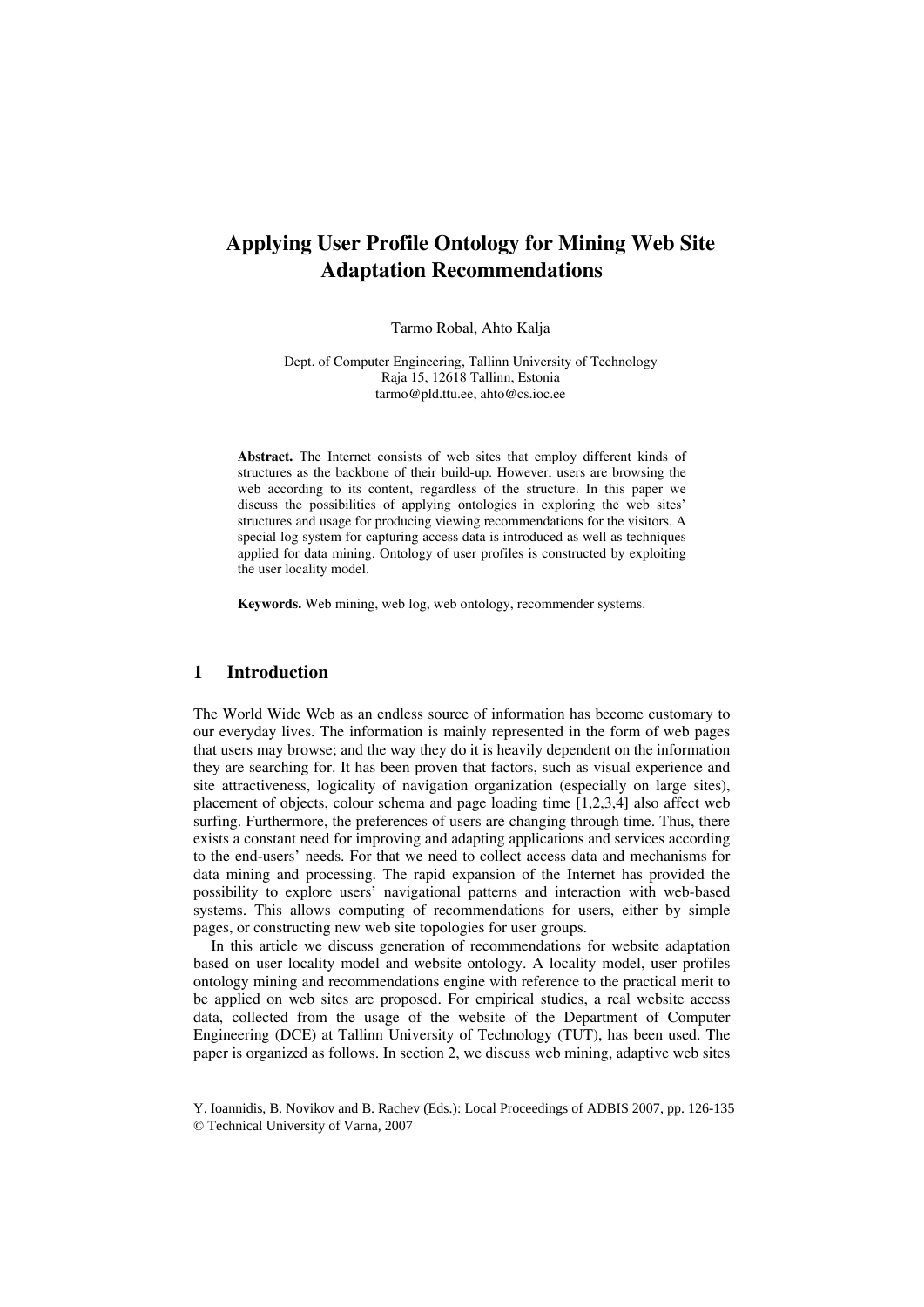and recommender systems in general with emphasis on the aspects important in this paper. Also, an overview of data collection methodologies with respect to the log system used to capture and analyse web usage data, as well as the procedures implemented for data preparation and profiles extraction are discussed. In Section 3, we consider recommendation generation based on active user's locality discovery and mapping of user profiles ontology to web ontology. Section 4 draws some conclusions.

# **2 Web Mining and Adaptive Web Sites**

Collecting user interaction data during the web sessions and analysing it in further, enables to develop assistance systems to help users during their web browsing, either directly (e.g. providing related links) or indirectly, i.e., constantly improving and adapting the website to the users' needs. However, usually such analysing systems, as also noted in [5], suffer from inability to address the semantic aspects of the web. The use of ontologies is an emerging trend in web mining, as it is one of the best ways for representing the structure of information regarding to its semantics. Herewith, we apply ontologies to give meaning to the results of our data mining process.

# **2.1 Web Mining**

The web mining process is usually divided into three categories: (1) web content mining, (2) structure mining and (3) usage mining [6]. Some authors also highlight a fourth category called user profile mining [7]. Srivastava et al. [8] have studied research projects and products in the field and have outlined the major application areas as follows: web personalization, system improvement (performance and other service quality attributes to guarantee user satisfaction), site modification (attractiveness of a website in terms of content and structure), business intelligence (applying web access data to discover marketing trends for e-commerce applications), and usage characterization (user interaction with the browser interface and navigational strategies for browsing a particular web-site). The domain is quite widescoped. Hereby, we will concentrate on usage and structure mining for constructing recommendations based on predefined user profiles and web ontology.

# **2.2 Adaptive Websites and Ontologies**

Web structure mining is engaged to the structure of the web site and therefore it is the basis for adaptive websites. Adaptive web sites are defined as those, which are strategically or tactically modified according to their usage. The web site topology construction and restructuring is useful to build upon the site's ontology as then and only then the concepts of that particular website can be involved. The adaptation process can be either: tactical, where adaptations are triggered in real time and do not need the approval of a webmaster, as they do not interfere the structure of the site whilst completing it with additional information; or strategic, where adaptations can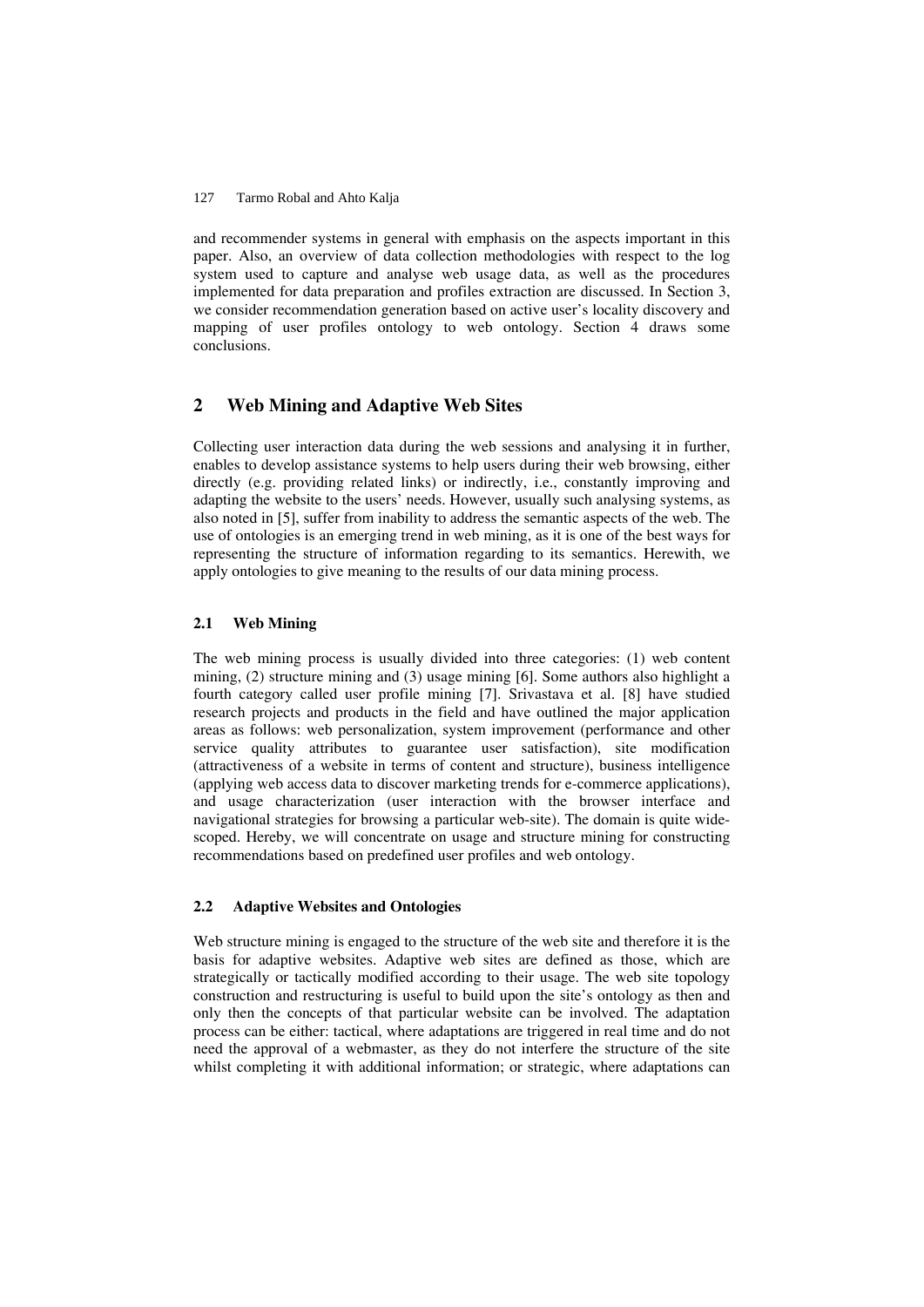have a serious impact on the sites structure; therefore they need to be done offline and with the approval of webmaster.

The semantic aspects of the adaptations of website should also be taken into account. While in [9] the adaptations are divided into two categories: short-term (tactical) and long-term (strategic) changes, and an algorithm for self-adaptive website is discussed, the issue of semantics behind the individual pages of which the site consists, is not considered. Nevertheless, the framework provides good basis for semantic web adaptation. As proposed in [5], website ontology is strongly related to the site's topology, as the ontology is comprised of the thematic categories covered by the pages of the web site; where each page is an instance of one or more concepts. These concepts can be arranged in a hierarchy with "is-a" relationships. Moreover, if concepts are defined in a way that each instance exists in the form of a web page, there will also exist a relationship instance in the form of web page pair [6].

For web site adaptation, we need the original web ontology constructed by the webmaster and an activity log of users' operations on the site, from which the modalities of the site access can be extracted. As proposed by Lim and Sun [10], having web pages as concept instances and applying ontology-based structure mining, it is possible to derive linkage patterns among concepts from web pages for the site's design improvement. Hereby, the design is noted as the site's structure. Such an improvement can also be a refined and recommended topology constructed for enhanced viewing experience.

### **2.3 Recommender Systems**

The ability to track down users' actions has made it possible to develop systems which provide users with dynamically discovered recommendations and thus personalize the users' web experience. The aim of any recommender system is to assist users to find needed information in the easiest way via helping them to discover pages or page-sets they otherwise might not find during their site visit. Moreover, additional related information, not contained on that particular web site but which users might also find relevant, can be provided. For employing such systems, usage data has to be collected and processed. As a result, tactical adaptation of web sites can be implemented for enhanced and improved user experience.

In general, recommender systems are based on site's overall usage information and therefore transparent for the end-users or being personalized with the aim to adjust the web cognition for a particular user. The latter though needs users to log in to a system or other means of explicit user identification. Recommendation systems are being already successfully used in personal web-based agents such as Letizia, Syskill&Webert, Personal Webwatcher, and OntoSeek. They have also been implemented for personalised e-learning, as discussed in [11].

#### **2.4 Data Collection Methods**

Data can be gathered using either explicit or implicit methods. The first assumes users to actively participate in data gathering. For example, we might ask users to rate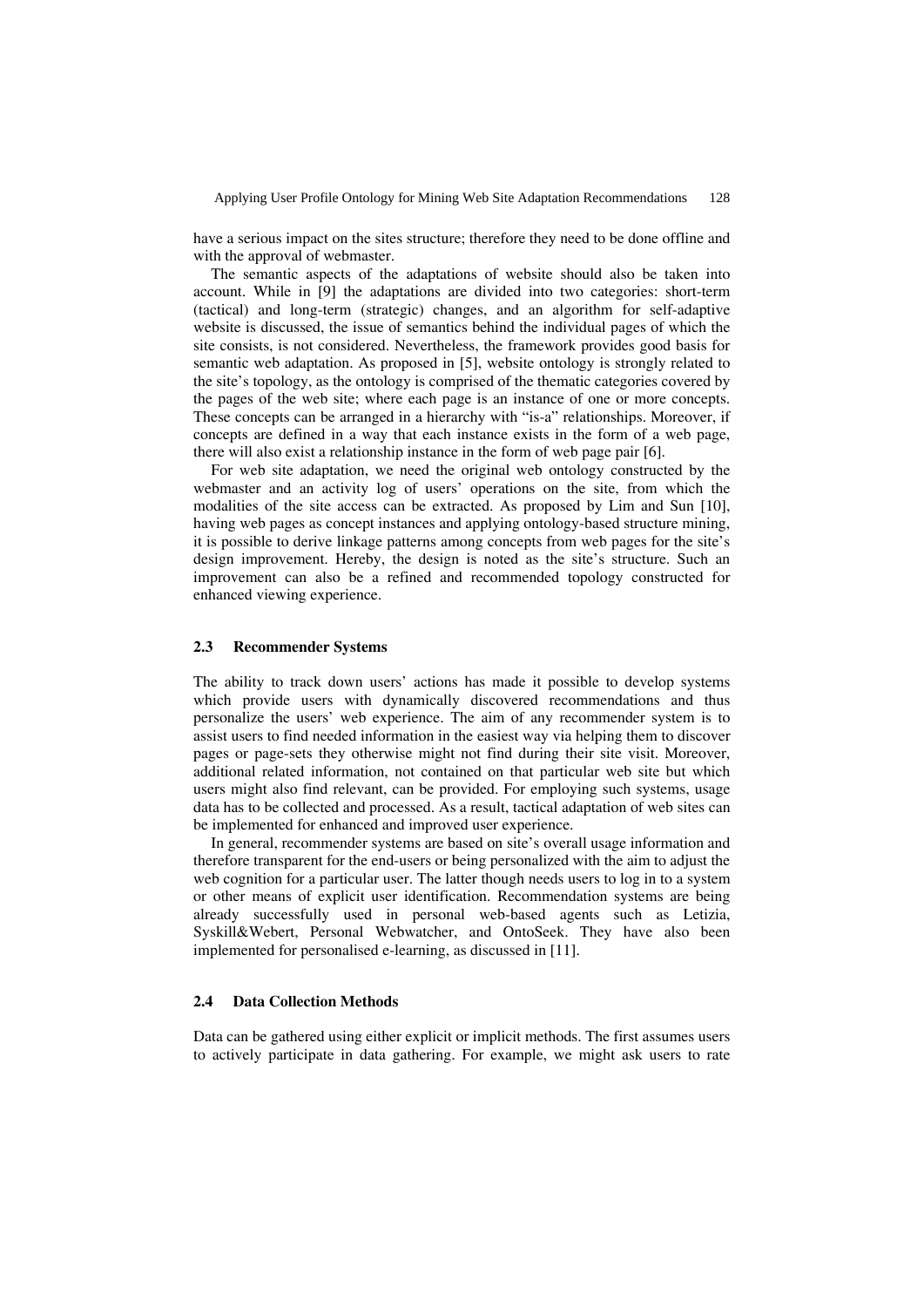pages on a sliding scale or give pages credits like in [12] and [13], where an evaluation form at the end of web pages is presented and users are asked to rank the pages with the possibility to add comments. Another option is to have surveys for web sites, such as [14]. These surveys though contain far more questions, which usually are not page-specific. Applying explicit data collection methods is a useful technique and provides the users' opinions and ideas; however users are usually not willing to actively participate in such evaluations, moreover fill in forms.

Implicit techniques, being transparent to the end-users, help to overcome these disadvantages. Automated data gathering has enabled monitoring of accessed pages, navigational paths; discovery of usage patterns and user profiles. The techniques usually involve data collection from server, proxy or client level using either web server logs, web browsers modified for data capturing, or special log systems [8].

 Web server logs chronicle all the operations and do not produce log data for particular analyses. Most probably we are not interested in every single object accessed on a web server (e.g. dots and lines as elements of graphic design), which is also the case of this study. Moreover, it has been proven in [15,18] that HTTP traffic logs appear to be flawed and there are some major difficulties due to data incompleteness [8,16]. One of the many problems with web server log files is that they do not allow to identify visitor sessions [17].

As shown, standard web server logs occurred to be not suit-able, as they did not contain all the needed information, for instance clustering of user actions into sessions and tracking recurrent visits. After analysing different possibilities of usage data collection and taking into account the aforementioned drawbacks, it was clear that a different kind of approach was in demand to meet the needs of this study. As a result, a special log system was used (Section 2.5).

# **2.5 The Log System**

The log system [18] was developed in 2003 and based on a preliminary log system introduced in 2002, which allowed to store only some basic properties of actions users performed and was only aimed on general usage statistics. The major improvement towards the new log system was the ability to capture distinct and recurring user sessions, which is also the basis of users' profiles construction.

The web access log contains raw access data, which needs to be cleaned from noise and filtered before it can be used for user profiles extraction. Therefore, crawlers/robots detection rules were added to the log system, based on [19,20,21] and our own experience, as blocking of search robots incorporates the risk of loosing potential visitors. Moreover, most of the robots gather and index the content of the site for free. The log system is initialised every time a page request is made (Fig.1). The approach is totally transparent and thus requires no active participation from the users. Both, the log system and analyser system are based on MySQL DBMS [22], the first on MyISAM storage engine and the latter on InnoDB.

Currently the log is about 189.5 MB in raw data size, consisting of more than 1 022 984 records (269 782 sessions) captured from the DCE website over the time period of 5 years. DCE website log was chosen for data analyses demonstration as it has been used for the longest period of time.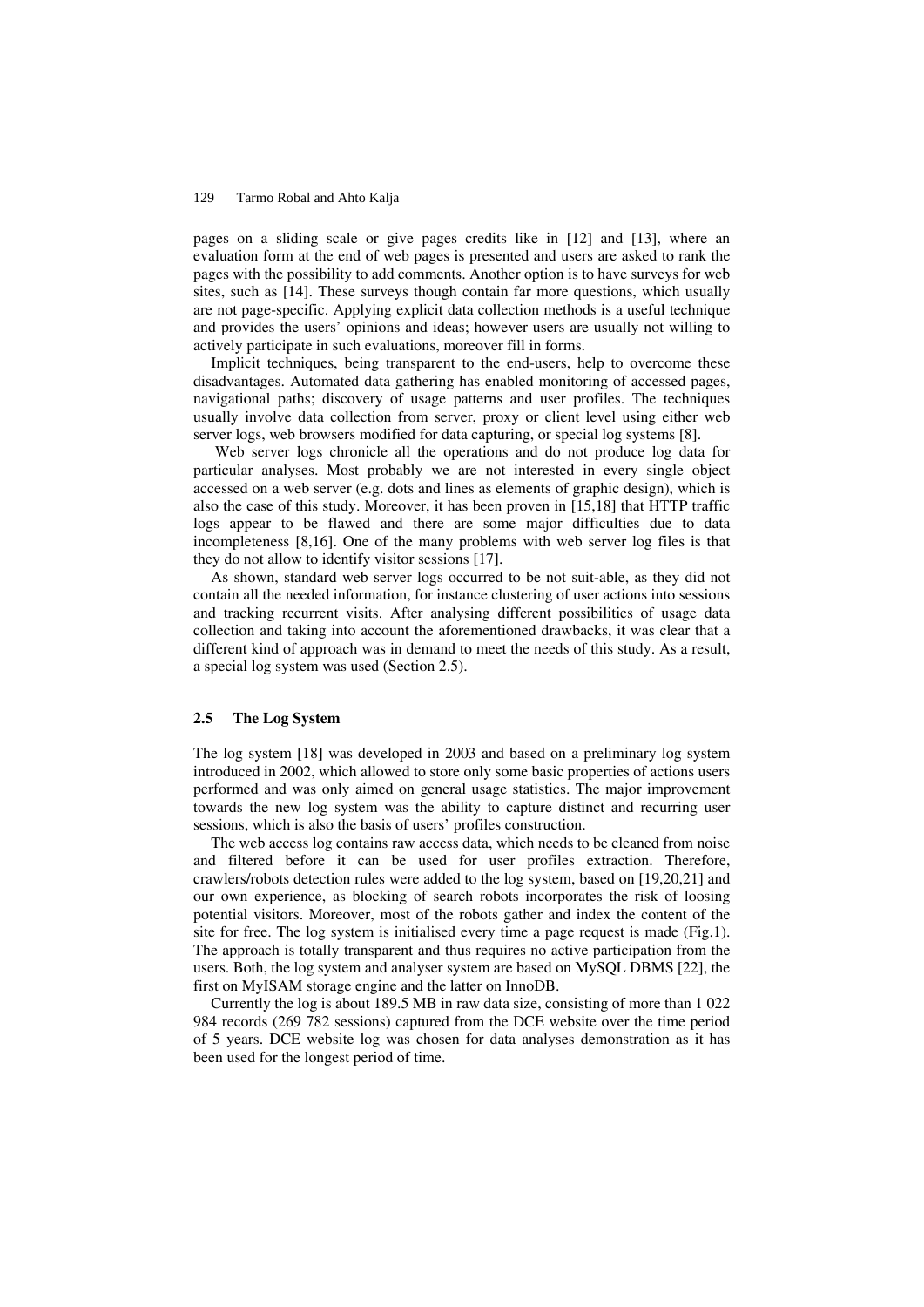



**Fig. 1.** Data collection and preprocessing using the log system and analyser.

From the data captured by the log system [18], we used the following: (1) requested page, (2) client identifier (session based ID), (3) operations performed during a session.

# **2.6 User Profiles Extraction Based on Locality Model**

The raw web access data stored in the log was cleaned from noise and filtered before it was used for user profiles extraction. During the process, user navigational paths were composed of unique identifiers for web pages from session data (Fig. 2). The analyser system derived from the log 269 782 navigational paths of which a total of 87 953 remained to be processed in further after filtering.

The locality model applied here is based on the belief that if a large number of users frequently access a set of pages, then these pages must be related. The locality *L* is defined as the users' nearest sequential activity history within the site. Thereby, during the web session users are moving from one locality to another, which can be represented by the *w* latest operations (accesses to pages) they made.

Let us now discover the appropriate size of the sliding window  $w \in W$ . For that, localities with various window sizes were constructed based on the discovered navigational paths. The results of the empirical study were evaluated by the following properties: (1) cover percentage for the number of combinations computed from the paths, (2) average frequency of finding these combinations in paths, (3) average number of possible localities in path, and (4) the availability of next item for each locality.

A user session is defined as a sequence of accessed pages  $s = \langle p_i, p_{i+1}, \ldots, p_n \rangle$ , where  $p_i ∈ P$  and *P* is the set of all pages. Thus we are searching for localities *L* of size *w*, such as  $L=p_i, p_{j+1}, \ldots, p_m$ , where  $p_j \neq p_{j+1} \neq \ldots \neq p_m$ ,  $p_j$  is a visited item (page ID). For each  $s_t \in S$  we apply a function *L=CalculateLocality(s<sub>t</sub>w)*. The attribute "next item" is found as  $p_{i+1}$ , if available.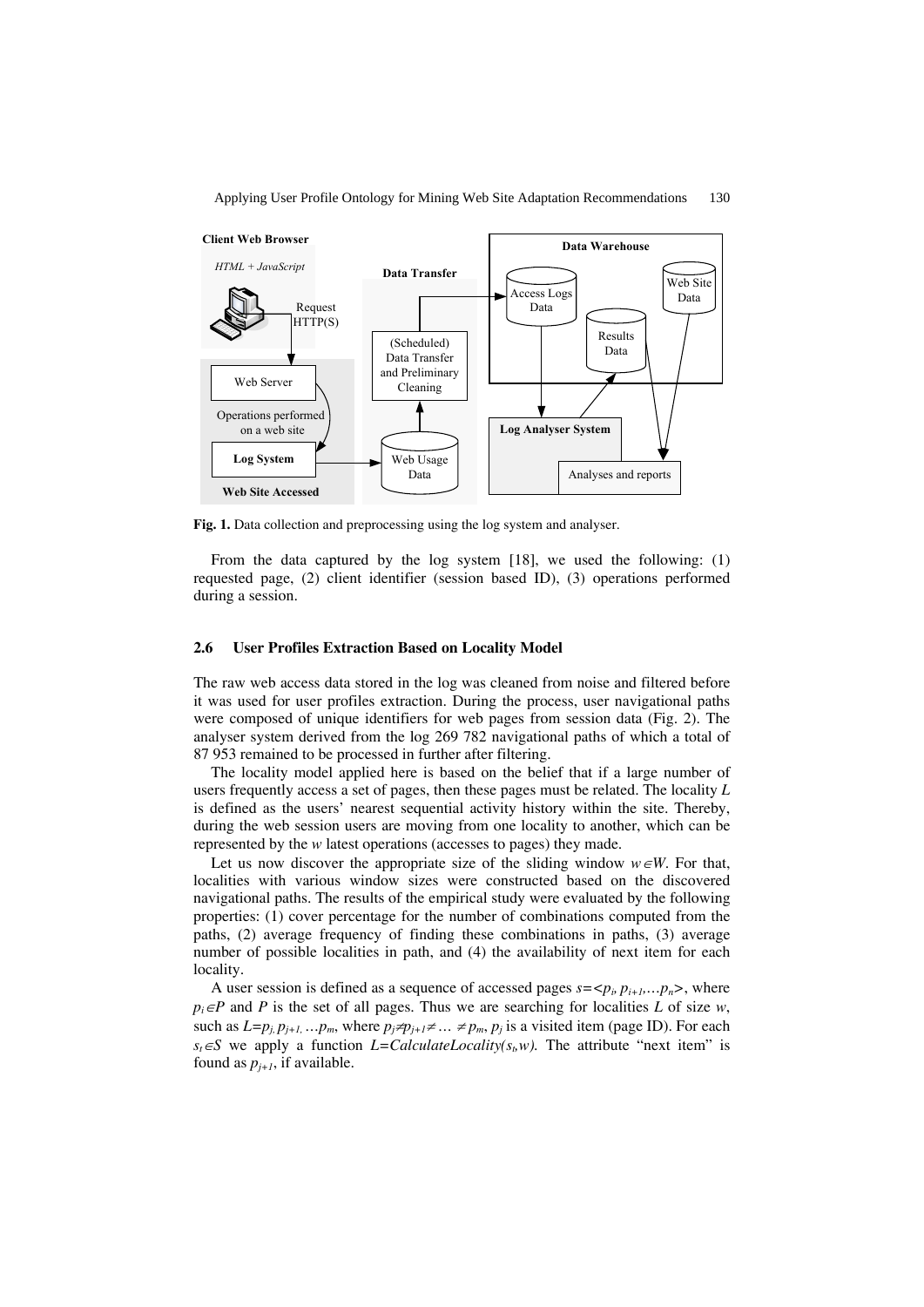**Table 1.** Results of empirical window size *w* study.

|                                      |      | <b>Studied window size w</b> |      |      |  |
|--------------------------------------|------|------------------------------|------|------|--|
| <b>Properties observed</b>           |      |                              |      |      |  |
| $(1)$ Combination coverage [%]       | 31.2 | 35.5                         | 20.7 | 12.6 |  |
| (2) Combination frequency            |      | 1.0                          |      | 1.0  |  |
| (3) No of localities in path         | 6.3  | 6.6                          | 6.5  | 5.9  |  |
| (4) Availability of next item $[\%]$ |      |                              |      |      |  |

After conducting the experiments with  $W = \{2,3,4,5\}$  (Table 1) it became clear that the size of the sliding window might be in correlation with the absolute menu depth of the web site. Interestingly, the menu structure of DCE has three levels, thus w=3. As can be seen from the table, locality with window size w=3 performed the best, according to the properties observed and considering the fact that w=2 would be too short for describing recent actions in sense of user profiling.



**Fig. 2.** The process of user profiles extraction from navigational paths.

Having determined the suitable value for *W*, the localities *L* were further filtered to remove such  $L = p_1 p_2 \cdot p_w$ , where  $p_1 = p_w$ , as they represented cyclic localities (during the locality users end up at the same point they started), which is an interest of another study. For instance, we removed the locality "400-410-400".

Obviously all the remaining localities do not represent general trends and we have to take into account their frequency in *L*. Infrequent localities are probably the result of random operations. Thus, only the top frequent localities represent the user profiles. In further *L* is referred as *extracted user profiles*, which are used in ontology to compute recommendations.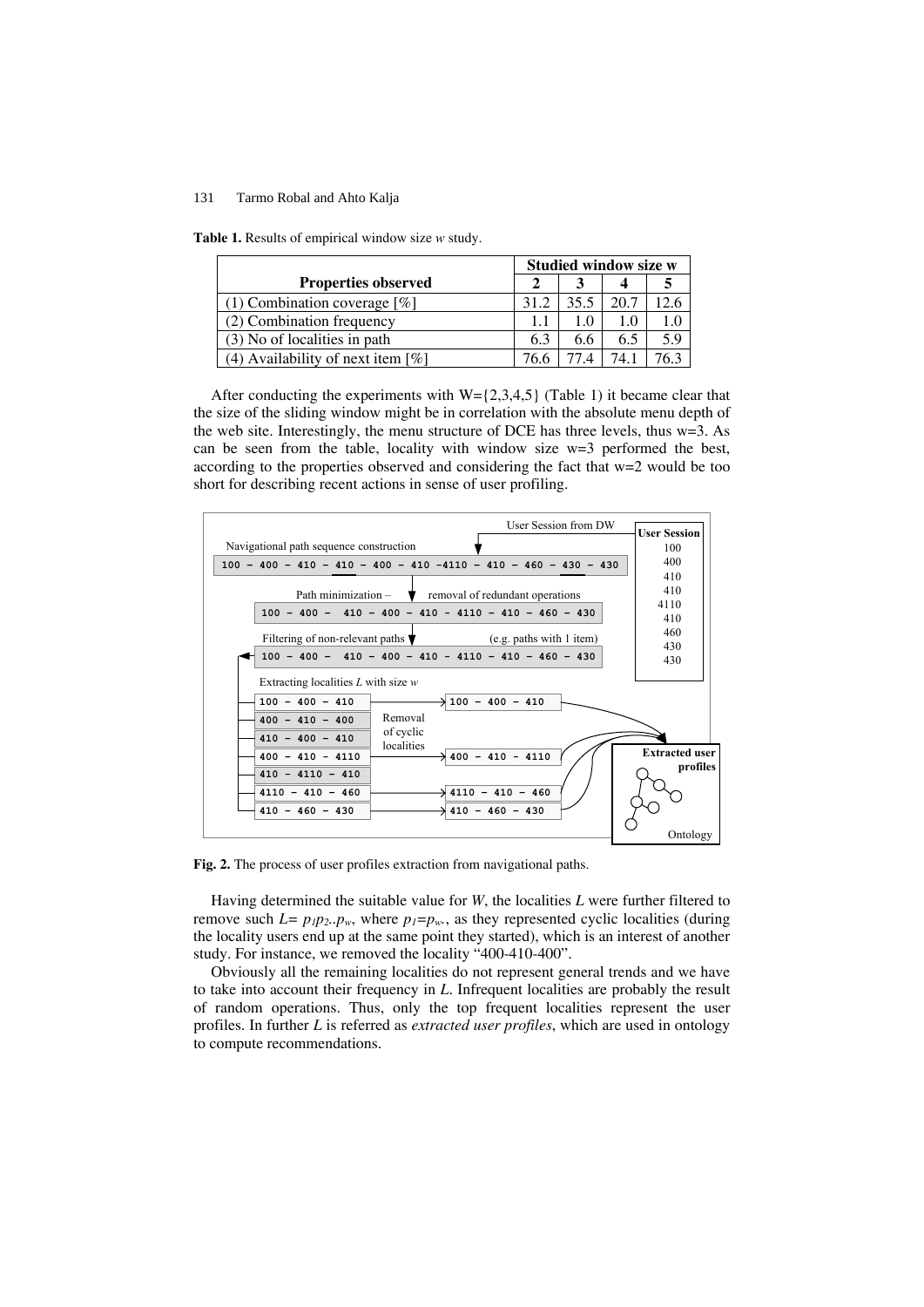Applying User Profile Ontology for Mining Web Site Adaptation Recommendations 132

# **3 Recommendations Based on Online User Profile Discovery**

The amount of information available over the Internet is enormous - even the quantum of information on an average web site is fairly large for users to maintain easy navigation. This problem can be revealed by providing recommendations based on user profiles mined from web logs. The rationale behind the approach of recommender systems is that users implicitly use a concept model based on their own knowledge of the domain or topic searched, even though mostly they do not know how to represent it [7]. However, having unobtrusively monitored users' actions and collected them in the log, it is possible to apply detection algorithms to produce the concept models of users, i.e., extract user profiles.

By analysing the actions of the current user online and comparing it to the user profiles discovered from the web log, it is possible to classify the user as an individual into one of the conceptual user groups and recommend him/her new pages that correlate with that individual (tactical adaptation), highlight items, so that they could be easily located or even propose a new topology - strategic adaptation (Fig. 3.).

The items in extracted user profiles do not contain any semantic information about the content represented on the web-site. Therefore, the extracted user profiles need to be mapped to the concepts of web ontology. For instance extracted user profile "400- 410-4110" withholds the concepts "Students", "List of Subjects", and "Subject Content". For that reason, profiles ontology is constructed. At this point, it was composed manually, however in the future it is planned to implement an automated generation of the OWL-file. In the user profile ontology, several user concepts were defined in order to give meaning to the mining results and propose recommendations. For instance, concepts "Researcher" and "Student". The user profiles ontology is mapped to the web ontology (Fig. 3).

While building the web site ontology, we have to posit ourselves on the users' side – they behave according to the view they have on a display, and make requests for a web page not a concept. Then and only then we are able to use the concepts of web ontology to characterize the actions of users and map semantics to profiles for producing recommendations that are semantically related to current user's session based on the locality model.

The task of the recommendation engine (RE) is to determine the type of the user online and compute recommendations based on the recent actions of that user. The decision is based on the knowledge attained from the ontologies and page ranking. No user is attached to a particular outcome, as users are free to move from one locality to another. However, with carefully designed user profile ontology, the recommendation covers the majority of the user session. The pages are ranked using an inverse time weighting algorithm (1) [23]:

Rank = 
$$
p \sum_{i=1}^{n} \frac{\text{Interest value (i)}}{\text{Age (i)}}
$$
. (1)

In the formula, *Age(i)* represents number of days into the past, *Interest value (i)* number of hits for a page during *Age(i)*, *p* is a probability value between 0 and 1 and can be predefined. Thus, only the nearest past will play a crucial role in ranking.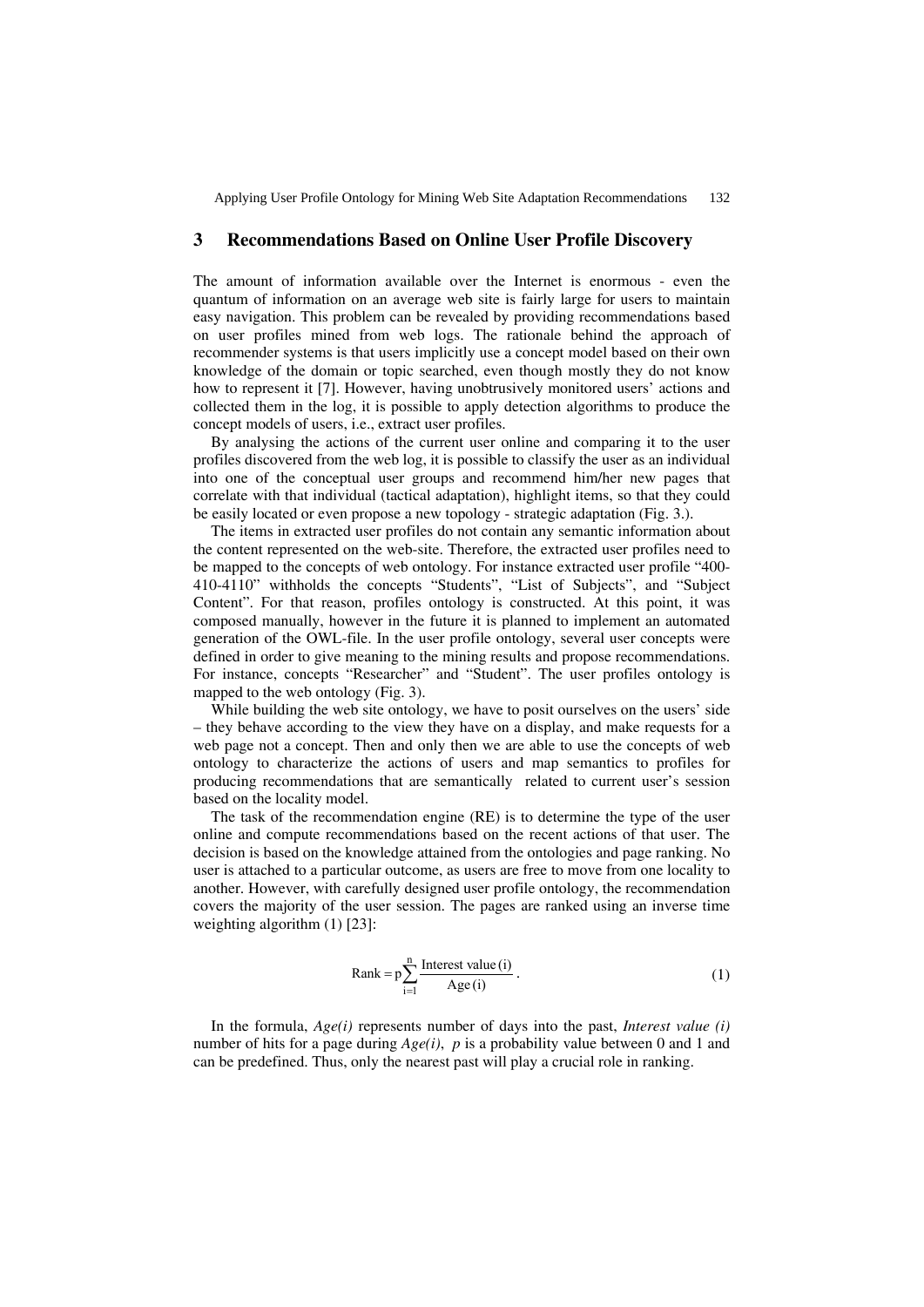

**Fig. 3.** Recommendations generation based on extracted user profiles.

In terms of the RE, let us consider profiles ontology with concepts "*Department - Students - ListOfSubjects*", "*Research - Publications - Partners*", "*Students - ListOfSubjects - SubjectContent*" in it. During the recommendation generation process concepts as "*Department - Students - ListOfSubjects*", "*Students - ListOfSubjects - SubjectContent*" are reasoned to belong to a user profile defined as "*Student*". Thus, we know that users profiled as students are interested in these concepts of the web ontology, which belong to those extracted profiles. The discovered knowledge can now be applied for tactical or strategic adaptation.

# **3.1 Tactical Recommendations**

The tactical adaptation involves a refined topology by adding items to an existing web topology in a way that they would be more easily accessed by users. In its simplest case, the recommended items in an existing web site topology are raised during the user's online session. For instance, if the user is classified to be a student, then the set of items to be added into topology or highlighted in the existing one would consist of items belonging to those concepts identified by RE and with ranking applied.

Setting up a new web site topology as a result of tactical adaptation, would be an option as well. However, we must not forget that there is a risk to confuse the endusers by changing the topology too often. Additionally, users might be provided an option to classify themselves into one of the users' concepts by clicking a special link. An option to return to a regular web site based on the full topology is a must. In the long run, reasoning about the recommendations made for tactical adaptations may propose strategic ones as well. For either case, the recommendation engine and ontologies are needed.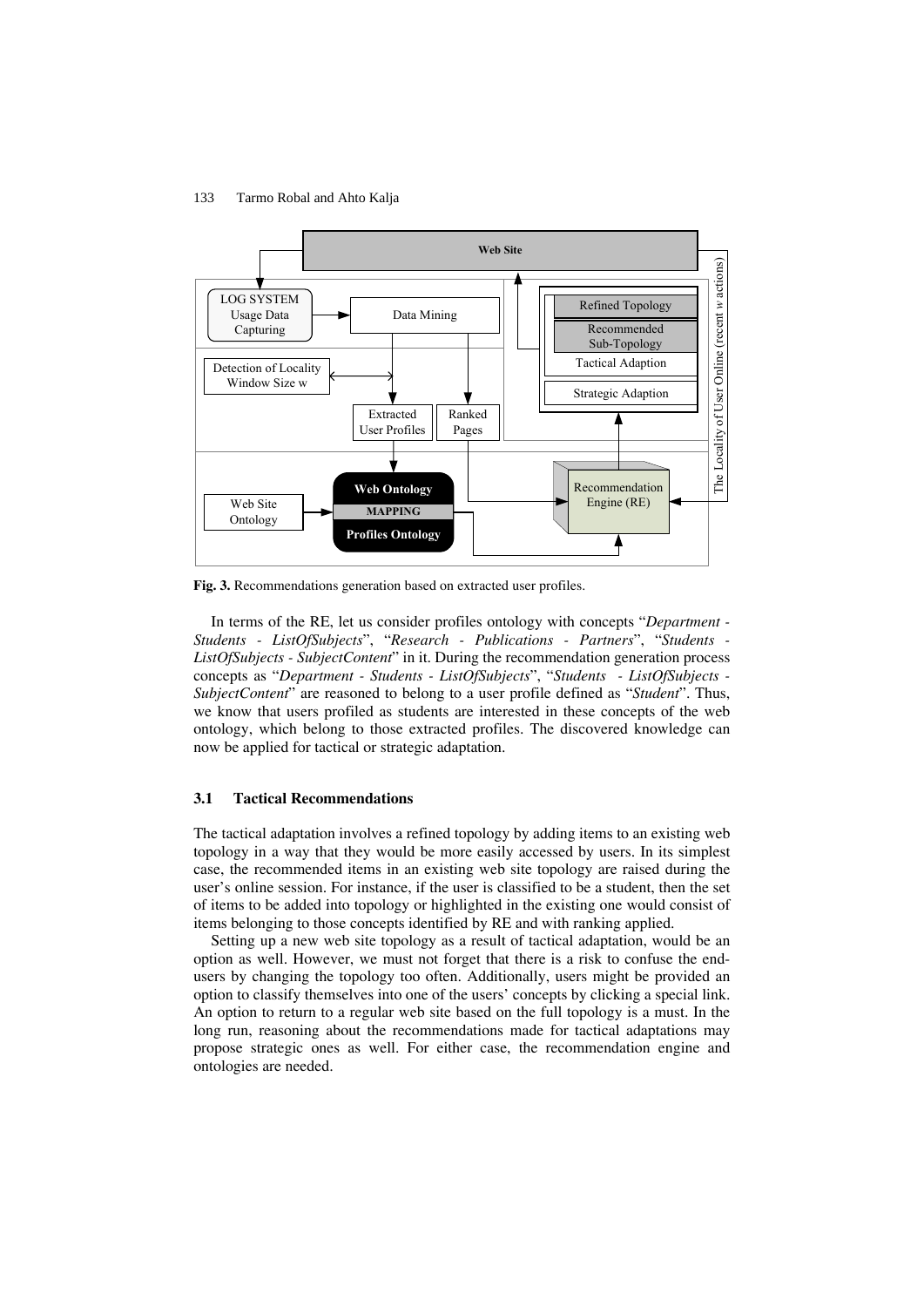Applying User Profile Ontology for Mining Web Site Adaptation Recommendations 134

#### **3.2 Strategic Recommendations**

In terms of strategic adaptation, general site improvement is considered. The result of strategic recommendation is a new web site topology. As strategic adaptations need the approval of webmaster, they should not be applied online and should not be put into effect too often, as it may distress the regular visitors to find a new layout of the site every time they return. Nevertheless, web sites should adjust over time to the preferences of their users and therefore strategic changes are in need as well.

Analysing the log, sets of pages that are frequently used together, are to be recognized. Running a comparison on the existing web ontology and the results obtained from the actual use of the site, proposals for improvement can be made. The domain of interest covers sets of pages that are related in the ontology but not used together, and sets of pages that are used together but are not described in the web ontology. As can be expected, new relationships not existing in the current web ontology can be discovered. These newly discovered relationships may lead to the need to add links between sets of pages in order to improve content availability for the users. Moreover, over time the sets of pages discovered may impose new web ontology, thus a new structure to be developed.

# **4 Conclusions and Future Plans**

The enormous amount of information available over the Internet has produced the need for recommender systems, which would help users to find the information they are seeking easily. Using various implicit data capturing methods, it is possible to track down users' actions and advise them to visit other related pages or assist in finding information according to their previous actions.

In this paper we have developed an approach for recommendations construction for web site improvement as tactical adaptations. The proposed methodology involves data mining from web access logs, construction of users' navigational paths and applying of locality model for user profiles extraction. The model is based on the recent actions performed by a user. These profiles are collected into ontology which together with web ontology is used to give meaning to the mined data. Applying the mapped ontology and the locality of the active session, the latter is classified into one or more predefined user concepts. As a result, recommendations for tactical adaptations can be generated by the recommendation engine. The latter can also be used for proposing strategic adaptations; going further, strategic changes can be a result of mined tactical recommendations.

**Acknowledgements.** We appreciate the support of Estonian Information Technology Foundation, Doctoral School in ICT of Measure 1.1 of the Estonian NDP and the Estonian Scientific Foundation grant no. 5766.